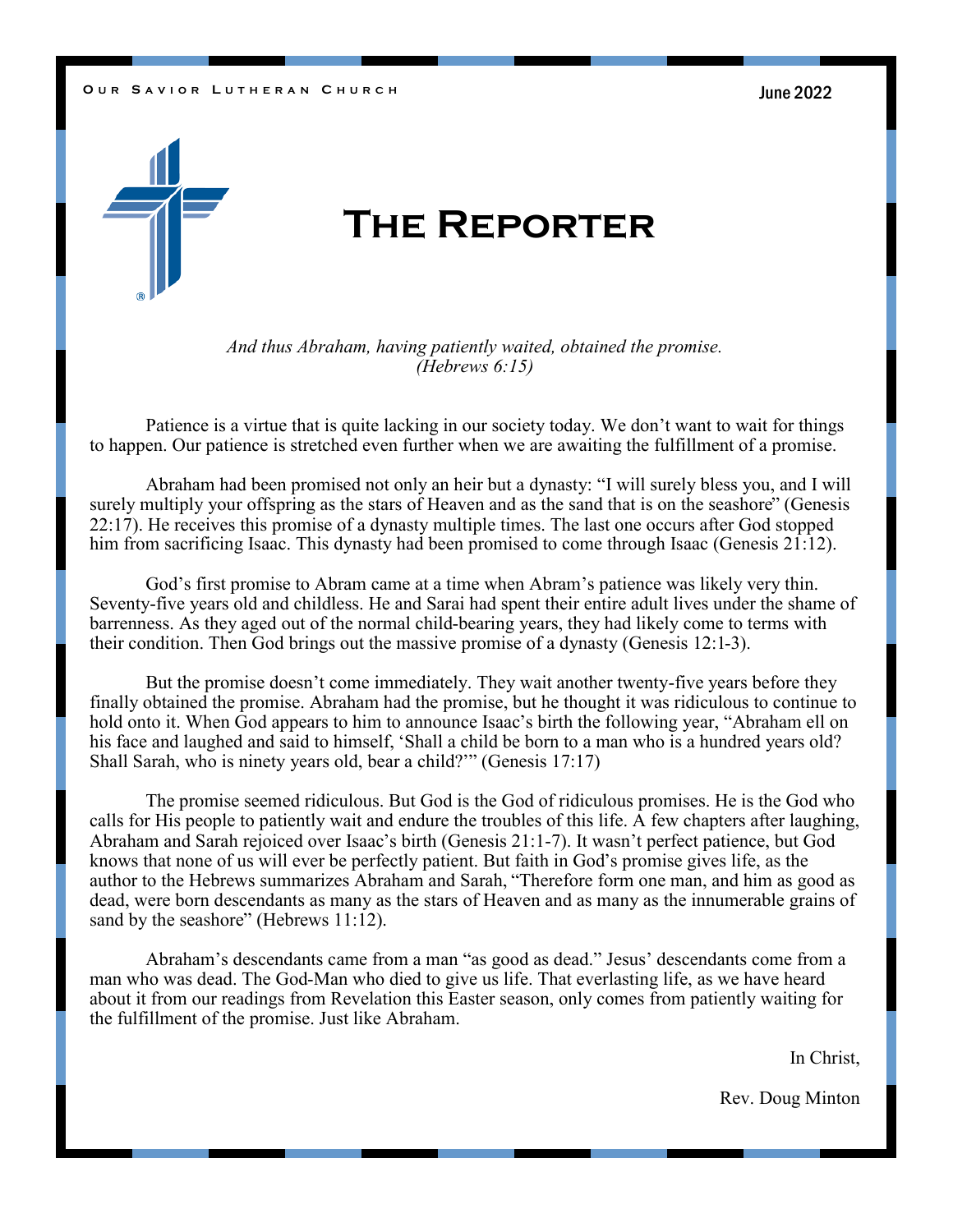#### **P a g e 2**

### **Vacation Bible School**

We will host at one-day VBS on June 25, 2022. Lunch will be served at noon. We will head to the pool for a party at 4pm and have pizza in the park at 6pm. Register today! If you have any questions, please talk to Brenna S.

### **15th Anniversary of Ordination Celebration**

Join us Saturday, June 11 to celebrate the 15th Anniversary of Pastor Minton being Ordained into the Holy Ministry. We will host an Open House 3p - 7p at the parsonage for food and fellowship. Stop in and share your well wishes with Pastor. If you haven't been able to visit with us yet, now is a great time! We will have seating inside and out, but feel free to bring your lawn chair. If you have a favorite yard game, bring that also.

#### **Danville Women's Care Clinic**

The Women's Care Clinic is in need of volunteers. If you can volunteer to be an Advocate/Mentor, be part of the Child Care Team while parents are attending appointments, or Chaperone an ultrasound, please contact Stacy, the Volunteer Coordinator ad DWCC.

#### **Radio Sponsorship**

If you have a special day you would like recognized, you can sponsor a Sunday morning radio broadcast. The cost for us to broadcast our service each week is \$150. Radio sponsorship donation is \$75 or more. Give donation and date sponsoring to Renee anytime throughout the year.

#### **Men's Bible Breakfast**

We will meet the second Saturday of each month. We will meet on June 11 at 8am. We are working our way through The Story. **We encourage ALL men (teenage to 99) of the congregation to join us!** 

#### **Prayer of Thanksgiving**

God is good! After 41 days in the hospital, Gordon is home and his recovery continues. We send out heartfelt thanks for ALL the prayers, thoughts, cards, and calls during a most difficult time. Every kind gesture has been appreciated beyond words. God's blessings to each of you. The summan summan Gordon and Cheryl Anderson

## **Church Insurance**

As requested at the April Voter's meeting, Church Mutual Insurance was contacted regarding our current coverage. Our current policy is for 3 yrs, effective April 2020 to April 2023. Our current coverage for the church building and parsonage is \$1.5 million (up from \$1.3 million at the April 2020 renewal). Coverage will be reevaluated at renewal, which is April 2023. If you have any questions, contact Renee.

## *Remember Those Unable to be with Us on Sunday Morning*

Delmer and Reatha Henrichs 1257 E 1200 North Rd Onarga IL 60955

Joanne Sloan 2364 E 900 North Rd Milford IL 60953

Brenda St. Peter 817 S Hanson Dr Watseka IL 60970

Arlene Hines 503 S Chicago St Milford IL 60953

Rosalie Lundberg 216 Walnut St Milford IL 60953

Pat Nielsen 120 W Jones Milford, IL 60953

Sara Janssen Autumn Fields 325 E Orange, Rm 303 Hoopeston, IL 60942

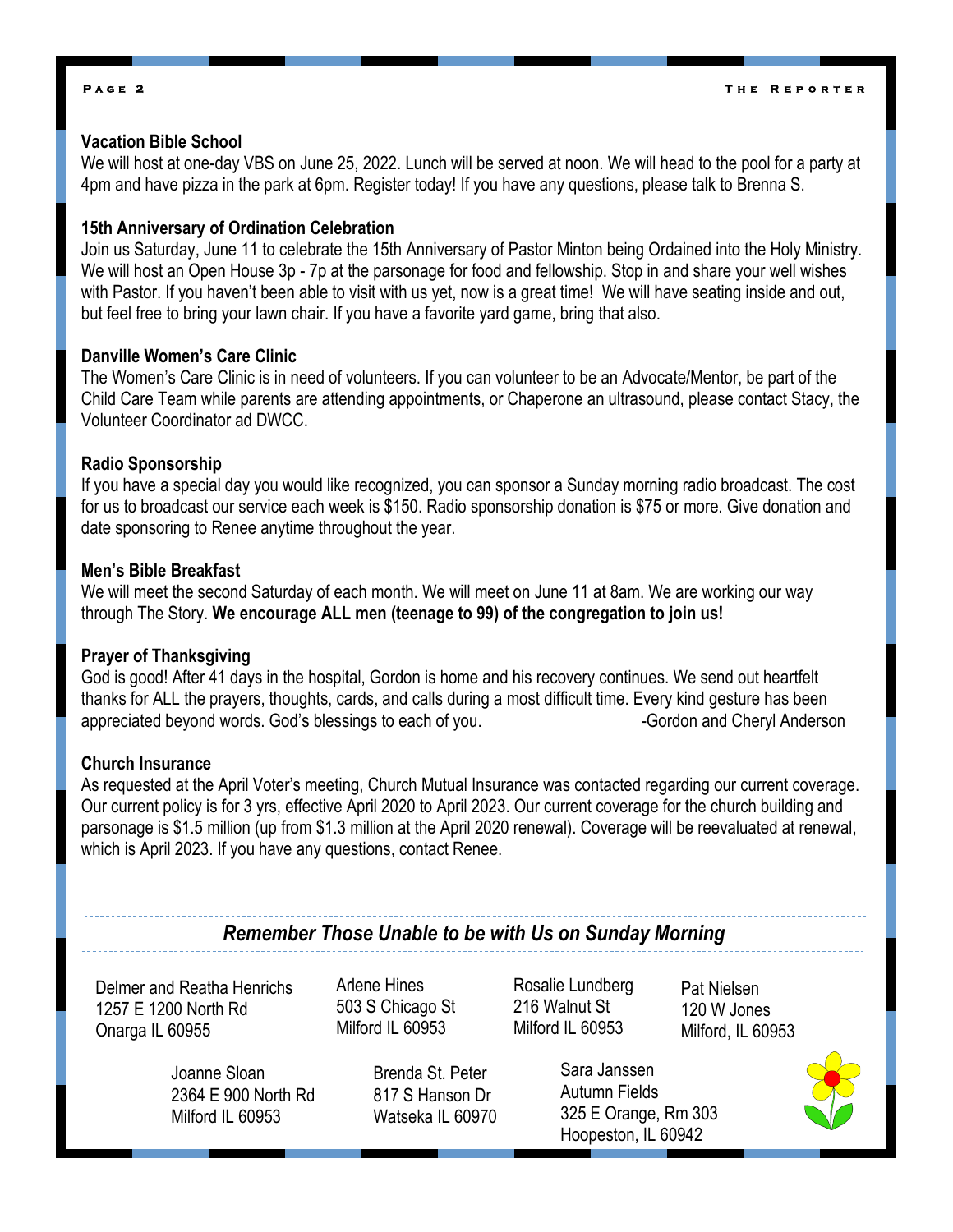#### **P a g e 3**

### **St. Paul's Lutheran Church 150th Anniversary**

St. Paul's Lutheran Church of Woodworth invites your congregation to our 150th anniversary celebration on Sunday, June 12, 2022. This date is also our annual Church Picnic. The theme for this day is "Abiding in Him - Celebrating 150 years of God's Blessings". We would love your parade entries and/or antique vehicles and tractors. The Picnic Food Stand will open at 11:30 a.m., with the parade starting at 1 p.m., followed by games for all ages. A Natural High will sing for us at 5 p.m. followed by an evening program by the church organizations. At 11:30 a.m. we are serving hamburgers, pork burgers, hot dogs and homemade pies. From 4 to 7 p.m. we will add Woodworth style fish sandwiches - no carry outs. Please call Erich & Karen Borgers at 815-383-1623 to reserve your spot in the parade. We look forward to seeing you all for a time of fellowship, food and fun!

## **St. Paul's Lutheran Church and School Job Opening**

St. Paul's Lutheran Church and School of Woodworth is seeking a custodian for the church and school. Salary and compensation to be discussed at the interview. Interested persons may contact the office at 815-889-4209, office@stpaulspk8.org or Dave Kosik, trustee, at 815-450-1840.

## **Youth Center of Milford**

The board of the Cross Roads Youth Center are happy to announce the construction of the new building! Construction will begin later this spring on East Jones St. Donations are being accepted at Milford Building and Loan and at Milford Village Depot. Money will be put towards the building fund. The youth of Milford THANK you!

## **Podcast of the Month!**

The Podcast of the Month for June is **History that Doesn't Suck.** Departing from theological podcasts this month, we look at American history as it is presented to us in story format every two weeks by Professor Greg Jackson from Utah Valley University. He is currently at the beginning of Teddy Roosevelt's presidency at the beginning of the 20<sup>th</sup> century.

## **Moments of Meditation**

Moments this month prepares us for the Flood as we look at the generations involved in the Flood (Genesis 4-5). Listen weekday mornings at 8am on WHPO.

**Wrestling with Theology** has some wonderful programming lined up. Here are the highlights for the regular programming in May.

| Week of | Confessional Corner (Monday)                           | Digging Deeper (Thursday)                             |
|---------|--------------------------------------------------------|-------------------------------------------------------|
| June 5  | Proper Repentance<br>(SA III III 1-24)                 | <b>Stumbling Blocks</b><br>(Psalm 106:28-33)          |
| June 12 | Repentance Continues until Death<br>(SA III III 25-45) | Complacency in the Promised Land<br>(Psalm 106:34-43) |
| June 19 | The Basics of the Gospel<br>(SA III IV-IX)             | God Remembered His Covenant<br>$(Psalm 106:44-48)$    |
| June 26 | The Church in Action<br>(SA III X-XV)                  | God Has Redeemed Us from Trouble<br>(Psalm 107)       |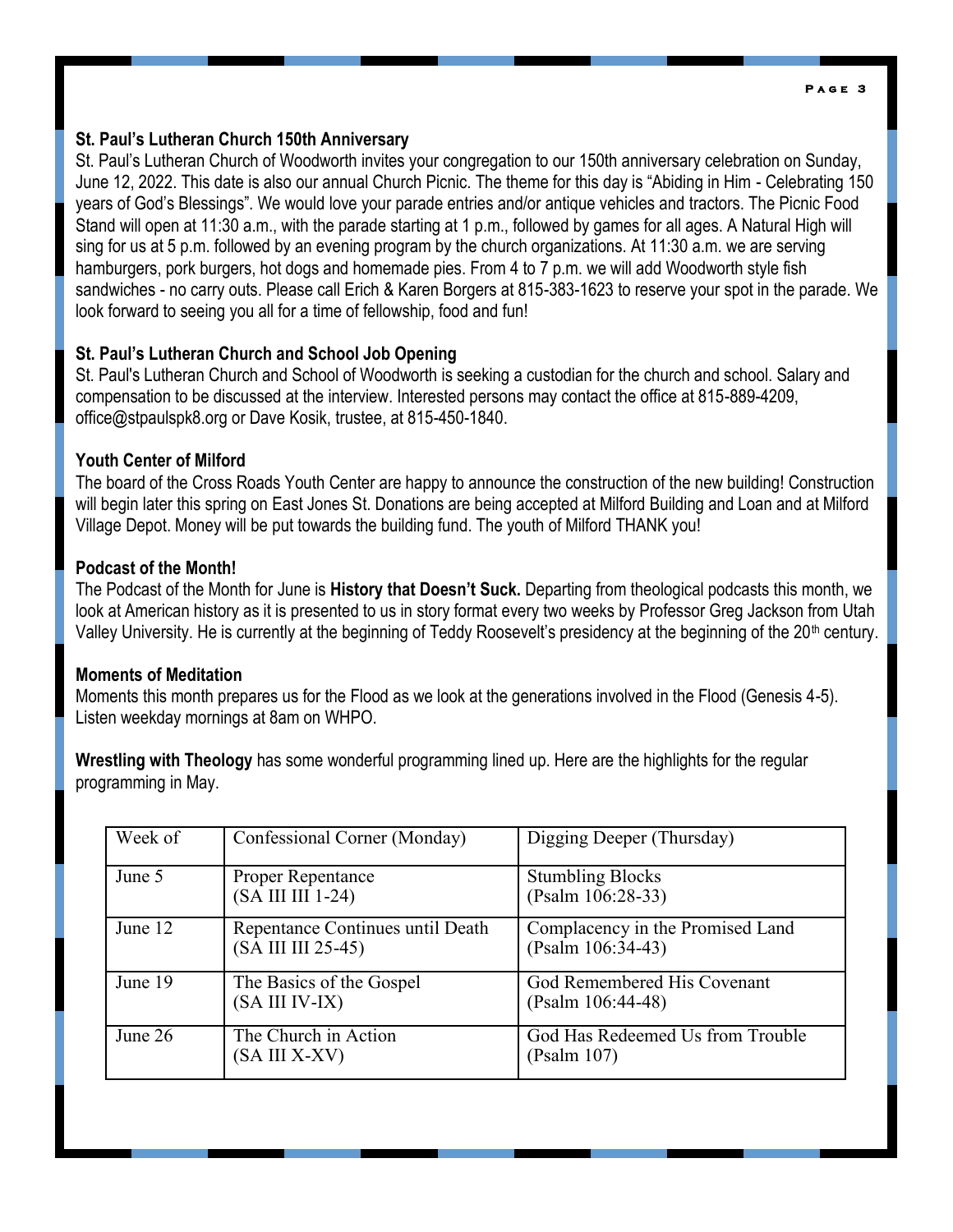## **An Author Among Us**

## **Bertha Parsons combines columns into 'Corner' book**

Bertha Parsons has had many roles in her life: daughter, wife, mother, grandmother and friend, to name a few. She recently added a new one: published author.

Bertha, who has written "Bertha's Corner," for the former Hoopeston Chronicle and currently Just the Facts, has collected some of her best columns for a new book, "Bertha's Corner: Positive In-sights of Faith Family Friends," which was released April 2.

Bertha's road to becoming an author started early, with advice from her mother, Martha Lashley. It was furthered through encounters with people throughout her life. Meeting new people, getting to know them and what makes them tick has always been one of her greatest joys.

During her years with Tupperware, she earned numerous awards for sales and recruiting and was promoted to manager, She was invited into hundreds of homes, meet-ing thousands of people that she shared life with through her parties.

Following Tupperware, Bertha worked with House of Lloyd, a privately-owned home party company featuring home decor and gift items.

After several years Bertha became manager of the Chronicle. This provided her the opportunity to visit businesses and individuals all over the area. Often, she was confronted by those who complained of the bad news and would enjoy reading something positive.

She created "Bertha's Corner," providing down-to-earth positive insights into everyday happenings in life. It was a big hit, soon becoming a favorite with readers. When Bertha retired from the Chronicle, the Corner ceased.

Nearly five years later, it was resurrected, this time in Just the Facts, where her twice-monthly article is available to



local and area residents in print, email and fax and viewed online around the country at www.justthefacts.net.

After reading several of the "Corners," Bertha's cousin in California advised, "you need to put together a book so everyone can be lifted up by these treasures."

Taking the suggestion to heart, Bertha and her husband, Marty, began combing through her columns, looking for those they felt would resonate with readers. Their efforts produced the 338-page paperback, published by MAE-VAK Publishing.

"Bertha's Corner: Positive Insights of Faith Family Friends" is available at amazon.com or by calling (217) 283-6876.

> *Taken from "Just the Facts" Friday, May 20, 2022 Edition (Submitted by Kendra Morts)*